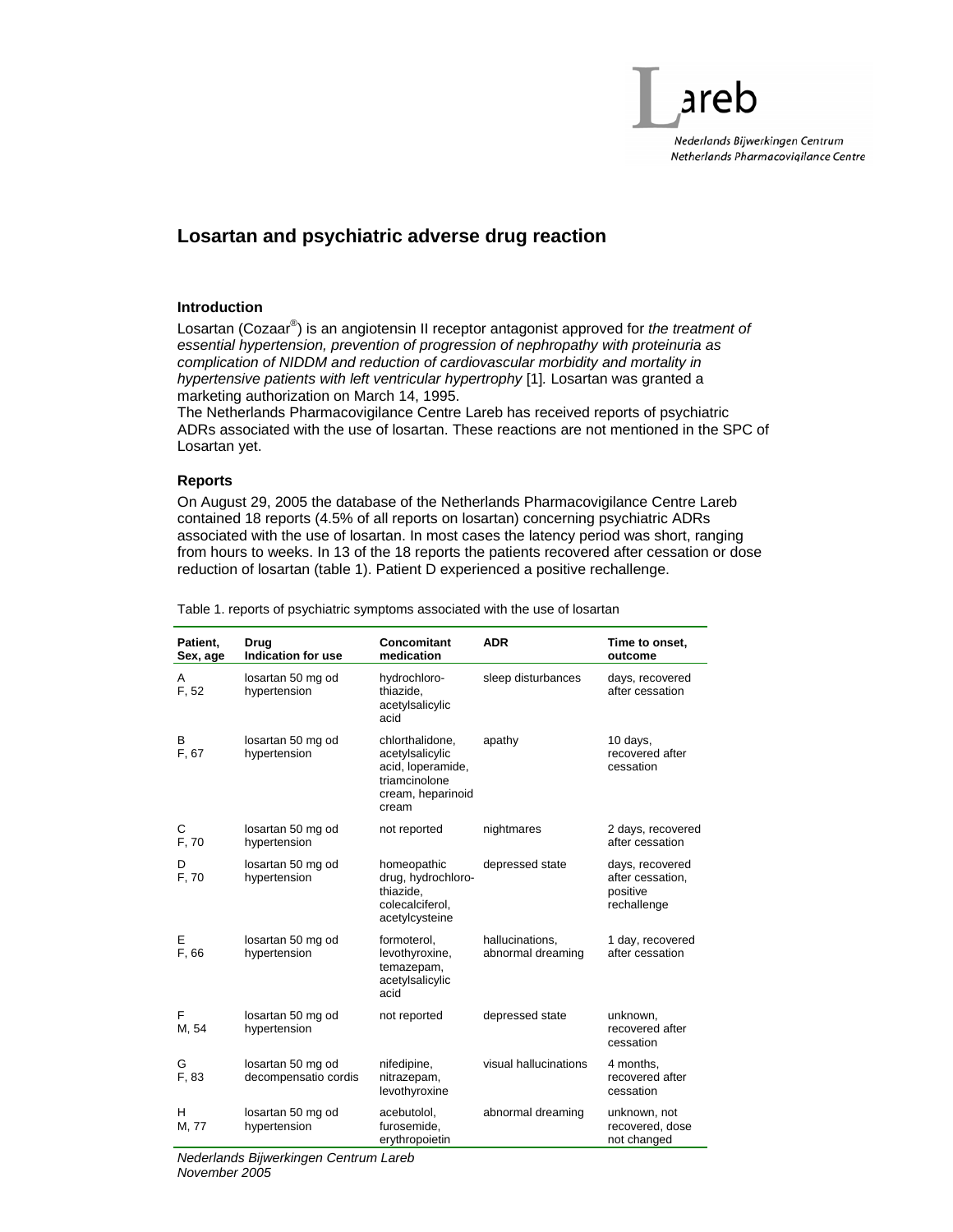Nederlands Bijwerkingen Centrum Netherlands Pharmacovigilance Centre

areb

| Patient,<br>Sex, age | Drug<br><b>Indication for use</b>                                                        | Concomitant<br>medication                                                                                                                                                         | <b>ADR</b>                                        | Time to onset,<br>outcome                      |
|----------------------|------------------------------------------------------------------------------------------|-----------------------------------------------------------------------------------------------------------------------------------------------------------------------------------|---------------------------------------------------|------------------------------------------------|
| L<br>F, 56           | losartan 50 mg od<br>hypertension                                                        | zopiclone                                                                                                                                                                         | depressed state                                   | 1 year, not<br>recoverd, dose<br>not changed   |
| J<br>M, 53           | losartan 50 mg od<br>hypertension                                                        | not reported                                                                                                                                                                      | memory impairment,<br>disorientation              | unknown                                        |
| Κ<br>F, 47           | losartan 50 mg od<br>hypertension                                                        | metoprolol                                                                                                                                                                        | depression                                        | hours, recovered<br>after cessation            |
| L<br>M, 49           | losartan 50 mg td<br>hypertension                                                        | not reported                                                                                                                                                                      | anxiety attacks                                   | 1 month,<br>recovered after<br>cessation       |
| М<br>F, 48           | losartan 50 mg od<br>hypertension                                                        | betahistidine,<br>pantoprazole,<br>domperidone,<br>cinnarizine,<br>metoprolol/hydro-<br>chlorothiazide,<br>bulk forming<br>laxative                                               | anxiety,<br>hallucinations, sleep<br>disturbances | 5 weeks,<br>recovered after<br>cessation       |
| N<br>F, 58           | losartan 50 mg od<br>hypertension                                                        | not reported                                                                                                                                                                      | fatigue, apathy,<br>abnormal dreaming             | hours, recovered<br>after cessation            |
| O<br>F, 78           | losartan 50 mg od<br>hypertension<br>triamterene/hydro-<br>chlorothiazide 50/25 mg<br>od | paracetamol,<br>enalapril, sotalol,<br>atenolol,<br>nifedipine                                                                                                                    | excessive dreaming                                | hours, not<br>recovered, dose<br>not changed   |
| P<br>M, 70           | losartan 100 mg od<br>hypertension                                                       | not reported                                                                                                                                                                      | insomnia                                          | weeks, recovered<br>after dose<br>reduction    |
| Q<br>F. 58           | losartan 100 mg od<br>hypertension                                                       | pantoprazole,<br>candesartan,<br>amlodipine,<br>atorvastatine,<br>furosemide,<br>metformin,<br>fosinopril,<br>carbasalate<br>calcium,<br>clopidogrel,<br>doxazosin,<br>metoprolol | insomnia                                          | 1 day, recovered                               |
| R<br>F, 52           | losartan 50 mg od<br>hypertension                                                        | not reported                                                                                                                                                                      | psychiatric disorder                              | 12 days, not<br>recovered, dose<br>not changed |

#### **Other sources of information**

## **Literature**

The USA SPC mentions that symptoms such as anxiety, anxiety disorder, confusion, depression, dream abnormality, memory impairment, nervousness, panic disorder, sleep disorder and somnolence have been observed in clinical trials [2]. A causal relation could not be established.

In a large non-interventional observational cohort study using the technique of prescription event monitoring, there was no mention of an association between losartan and psychiatric ADRs [3].

*Nederlands Bijwerkingen Centrum Lareb November 2005*